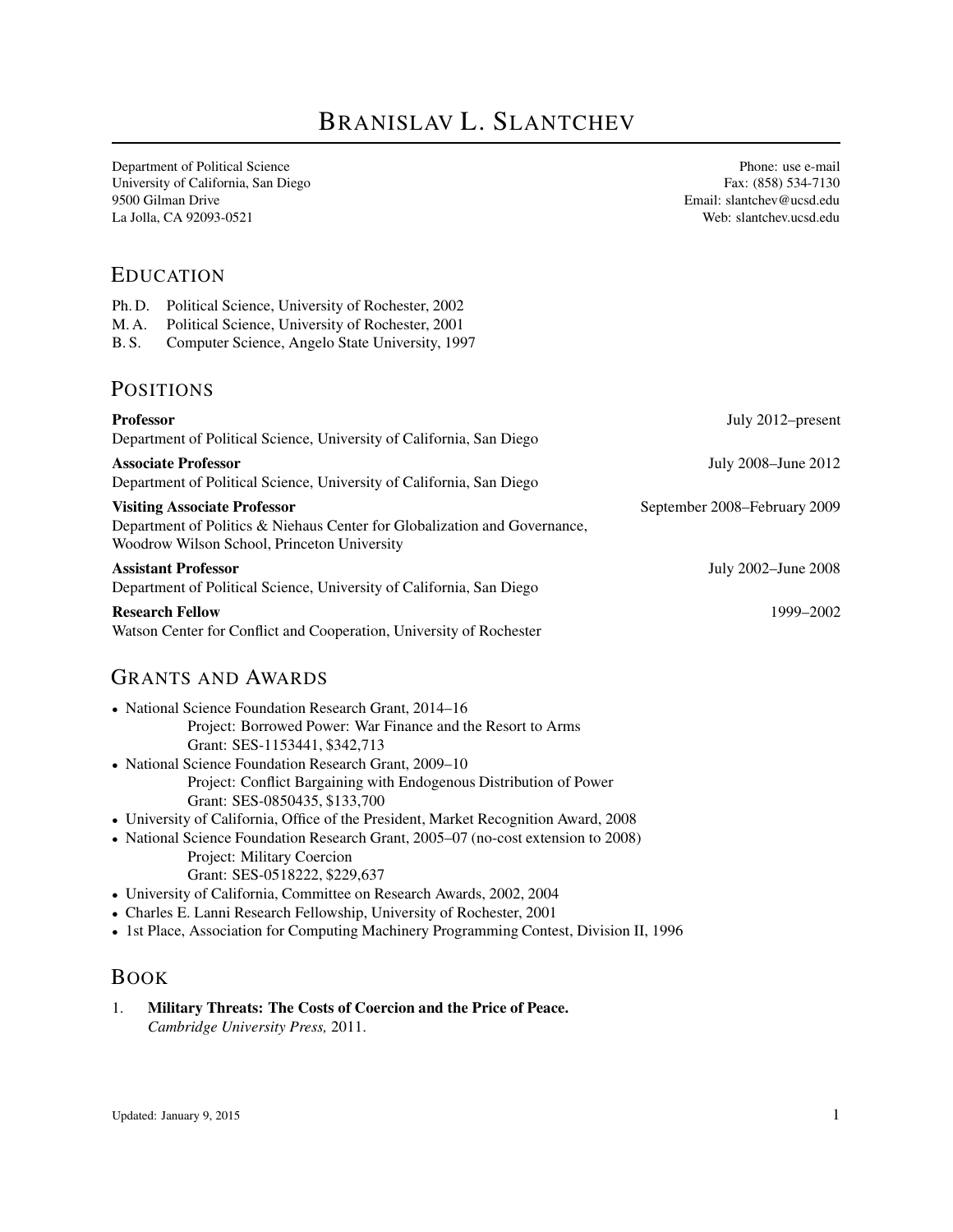# REFEREED PUBLICATIONS

- 1. **The Power to Hurt: Costly Conflict with Completely Informed States**. *American Political Science Review,* Vol. 47, No. 1, pp. 123–33, February, 2003.
- 2. **The Principle of Convergence in Wartime Negotiations**. *American Political Science Review,* Vol. 47, No. 4, pp. 621–32, November, 2003.
- 3. **How Initiators End Their Wars: The Duration of Warfare and the Terms of Peace**. *American Journal of Political Science,* Vol. 48, No. 4, pp. 813–29, October, 2004.
- 4. **The Political Economy of Simultaneous Transitions: An Empirical Test of Two Models.** *Political Research Quarterly,* Vol. 58, No. 2, pp. 279–94, June 2005.
- 5. **Probabilistic Causality, Selection Bias, and the Logic of the Democratic Peace.** With Anna Alexandrova and Erik Gartzke. *American Political Science Review,* Vol. 99, No. 3, pp. 459–62, August 2005.
- 6. **Military Coercion in Interstate Crises.** *American Political Science Review,* Vol. 99, No. 4, pp. 533–547, November, 2005.
- 7. **Territory and Commitment: The Concert of Europe as Self-Enforcing Equilibrium.** *Security Studies,* Vol. 14, No. 4, pp. 565-606, October-December, 2005.
- 8. **Politicians, the Media, and Domestic Audience Costs.** *International Studies Quarterly,* Vol. 50, No. 2, pp. 445–477, June, 2006.
- 9. **The Armed Peace: A Punctuated Equilibrium Theory of War.** With Bahar Leventoğlu. *American Journal of Political Science,* Vol. 51, No. 4, pp. 755–771, October, 2007.
- 10. **Choosing How To Cooperate: A Repeated Public-Goods Model of International Relations.** With Randall Stone and Tamar London. *International Studies Quarterly,* Vol. 52, No. 1, pp. 335–362, June, 2008.
- 11. **Game Theory and Other Modeling Approaches.** With Frank C. Zagare. In the *International Studies Encyclopedia,* edited by Robert A. Denemark, Vol. IV, pp. 2591–2610. Chichester: Wiley-Blackwell, 2010. Reprinted in *Guide to the Scientific Study of International Process,* edited by Sara McLaughlin Mitchell, Paul F. Diehl, and James D. Morrow. West Sussex, UK: Wiley-Blackwell, 2012.
- 12. **Feigning Weakness.** *International Organization,* Vol. 64, No. 3, pp. 357–388, Summer, 2010.
- 13. **Mutual Optimism as a Rationalist Cause of War.** With Ahmer Tarar. *American Journal of Political Science,* Vol. 55, No. 1, pp. 135–148, January, 2011.
- 14. **Audience Cost Theory and Its Audiences.** *Security Studies,* Vol. 21, No. 3, pp. 376–382, August, 2012.
- 15. **Borrowed Power: Debt Finance and the Resort to Arms.** *American Political Science Review,* Vol. 106, No. 4, pp. 787–809, November, 2012.
- 16. **Abiding by the Vote: Between-Groups Conflict in International Collective Action.** With Christina J. Schneider. *International Organization,* Vol. 67, No. 4, pp. 759–96, Fall, 2013.
- 17. **The Guardianship Dilemma: Regime Security** *through* **and** *from* **the Armed Forces.** With R. Blake McMahon. *American Political Science Review,* forthcoming.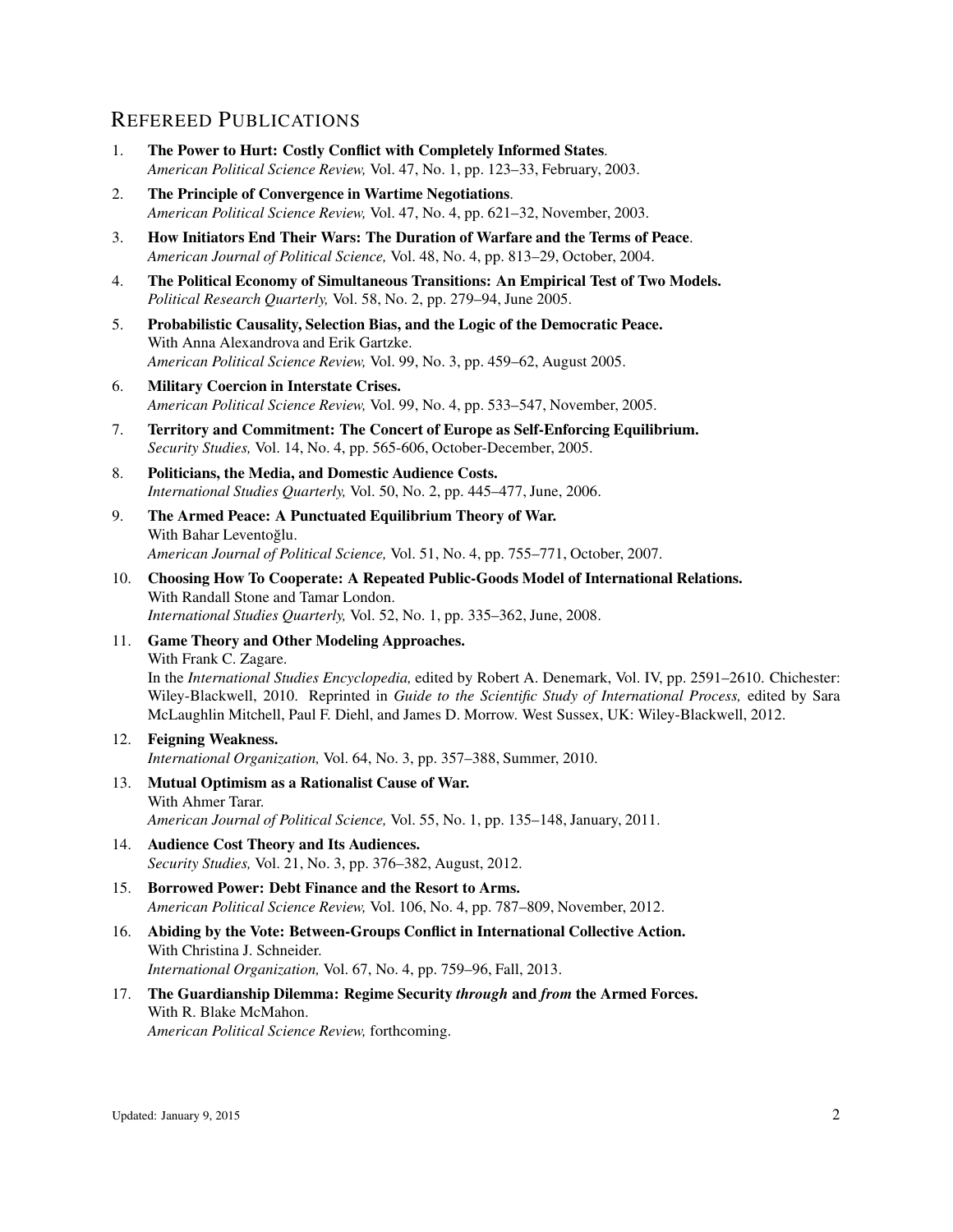# WORK IN PROGRESS

- 1. **Rich Elites, Broke Kings: Rebellion Relief and the Ratchet Effect.** With Troy Kravitz.
- 2. **Statebreakers to Statemakers: Strategies of Rebel Governance.** With Jennifer Keister.
- 3. **Domestic Politics and International Cooperation in the Eurocrisis.** With Christina J. Schneider.
- 4. **The Exploitation of Conquered Societies: War, Taxation, and the Military Elite.** With David Lindsey.
- 5. **Too Much of a Good Thing: The Mobilization of Public Support and the Breakdown of Peace.** With Dotan Haim.
- 6. **Why Authoritarian Elections?** With Kelly S. Matush.
- 7. **Credibility, Risk, and the Sources of Sovereign Debt.** With Lauren Lee.

# NON-REFEREED PUBLICATIONS

- 1. Book review of *Paths to Peace: Domestic Coalition Shifts, War Termination, and the Korean War* by Elizabeth A. Stanley and *How Wars End* by Dan Reiter. *Perspectives on Politics,* Vol. 9, No. 2, 2011.
- 2. Book review of *The Steps to War: An Empirical Study* by Paul D. Senese and John A. Vasquez. *Political Science Quarterly,* Vol 124, No. 2, pp. 386–88, Summer 2009.
- 3. "American Rendition." Book review of *The Dark Side* by Jane Mayer. *San Diego Union-Tribune,* July 13, 2008.
- 4. "Apocalypse Then, Apocalypse Now." Book review of *The Infernal Machine* by Matthew Carr. *San Diego Union-Tribune,* April 29, 2007.
- 5. Book review of *Trust and Mistrust in International Relations* by Andrew H. Kydd. *Perspectives on Politics,* Vol. 4, No. 3, pp. 632–33, September, 2006.
- 6. "Disastrous Foreign Policy: What Will Clinton Be Remembered For?" *Democrat and Chronicle,* April 13, 1999. Rochester, NY.
- 7. "Whither Yugoslavia? NATO's Objectives in Kosovo," *Pari,* 76 (March), 1999. Sofia, Bulgaria.

| <b>CONFERENCE PARTICIPATION</b>                            | (P)aper, (D)iscussant, (C)hair, (O)rganizer, (R)oundtable                                                      |
|------------------------------------------------------------|----------------------------------------------------------------------------------------------------------------|
| American Political Science Association                     | 2000 (P), 2001 (P), 2002 (P,D), 2003 (P,D), 2004 (P,O),                                                        |
|                                                            | 2005 (P,R), 2006 (P), 2007 (D), 2010 (P), 2014 (P)                                                             |
| <b>Midwest Political Science Association</b>               | 2000 (P), 2002 (P,D,C), 2003 (P,D), 2004 (P,D),                                                                |
|                                                            | 2005 (P,D,C), 2006 (P,D), 2008 (P), 2010 (C), 2014 (P)                                                         |
| Peace Science Society                                      | 2001, 2002, 2003, 2004, 2007                                                                                   |
| European Consortium for Political Research                 | 2003 (Edinburgh, UK, P), 2007 (Pisa, Italy, P)                                                                 |
| <b>International Studies Association</b>                   | 2001(P)                                                                                                        |
| Pan-European Conference on International Relations         | 2007 (Turin, Italy, P), 2010 (Stockholm, Sweden, P)                                                            |
| World International Studies Committee Global IS Conference | 2008 (Ljubljana, Slovenia, P)                                                                                  |
|                                                            | Jan Tinbergen European Peace Science Conference 2008, 2010 (Amsterdam, Netherlands, P), 2013 (Milan, Italy, P) |
| Peace Science Society - ISA Joint Conference               | 2013 (Budapest, Hungary, P)                                                                                    |
| CISS/United Nations University - CRIS Joint Conference     | 2013 (Bruges, Belgium, P)                                                                                      |
| <b>ISAC/ISSS Conference</b>                                | 2014 (Austin, P)                                                                                               |
|                                                            |                                                                                                                |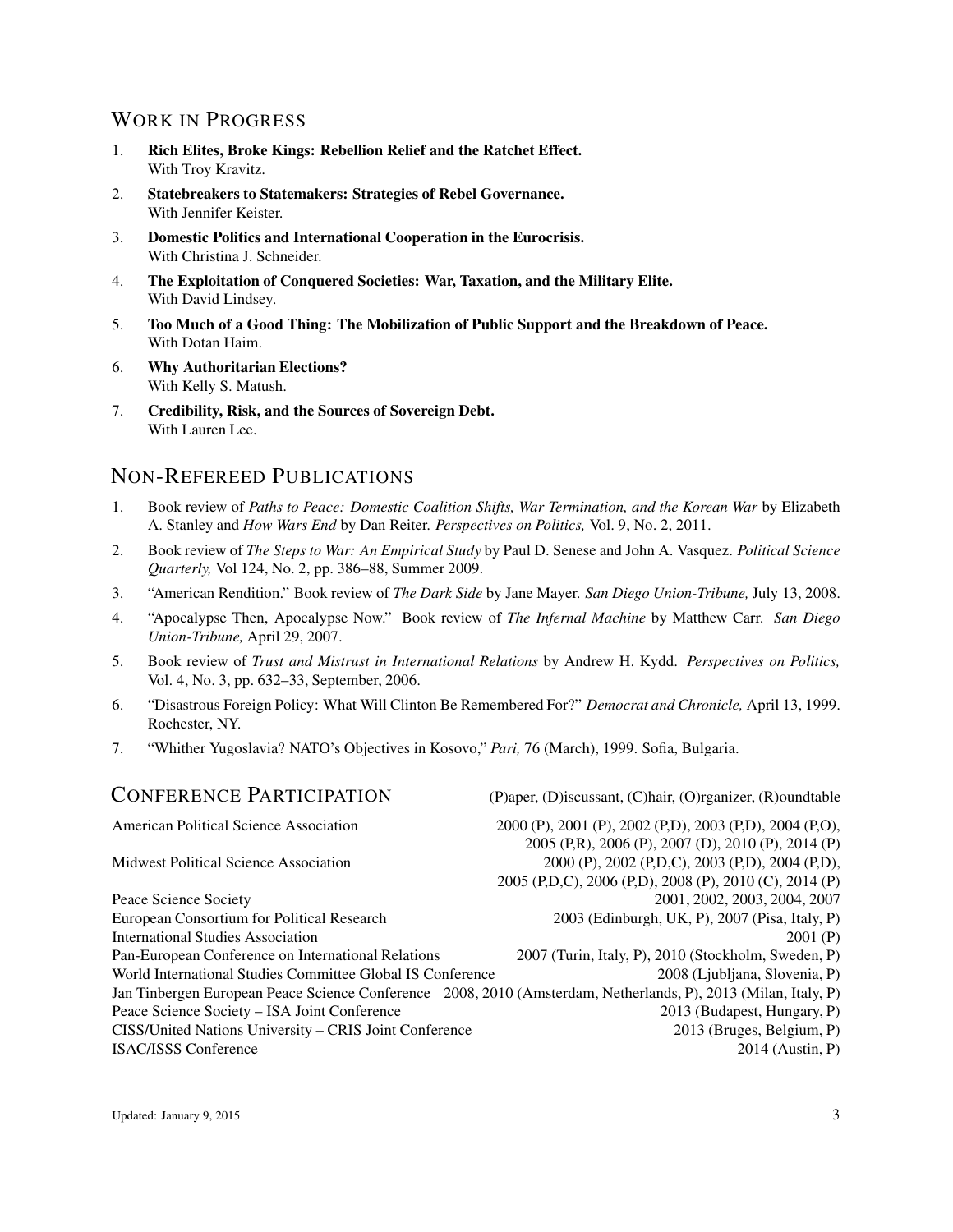# INVITED PRESENTATIONS & MINI-CONFERENCES

- 2015. International Studies Institute, University of La Verne (2nd International Workshop on Monarchy)
- 2014. Federal Finance Ministry (Crisis, Institutions, and Banking Union Conference, Berlin, Germany), University of California–Los Angeles (Methods Workshop)
- 2013. New York University (Political Economy Workshop), Barcelona Graduate School of Economics (Civil Conflict and Rationality Workshop, Barcelona, Spain), Duke University (Security, Peace, and Conflict Workshop), University of California Center Sacramento
- 2012. University of Essex (UK, Political Science), International Relations Colloquium (Vanderbilt University), University of Zürich (Switzerland, Department of Political Science), University of Warwick (UK, Department of Economics)
- 2011. Department of Peace and Conflict Research (Uppsala University, Sweden), The Political Economy of International Organizations Conference (ETH Zürich & University of Zürich, Switzerland), IGCC UC Southern California Symposium (University of California–Irvine), Political Economy of International Finance (German Federal Ministry of Finance & Hertie School of Governance, Berlin, Germany), Political Economy Lectures (Palomar College), Political Economy Seminar (Berkeley Center for Political Economy, University of California–Berkeley)
- 2010. Institute for Mathematical Behavioral Sciences, University of California–Irvine (Conference on Modeling Conflict and Its Governance), University of Chicago (Program on International Politics, Economics and Security), California Polytechnic State University (Economics and Finance Seminar Series, Orfalea College of Business), Second Political Science and Political Economy Conference (London School of Economics, UK)
- 2009. Yale University (Cowles Foundation), Princeton University (IR Seminar Series)
- 2008. University of Wisconsin–Madison, Project on Polarization and Conflict Meeting (London, UK), University of California–Los Angeles, University of Oxford, Rutgers University, Yale University, Rice University, University of Rochester, University of California–Berkeley
- 2007. Liberty Fund Colloquium on National Identity (Montreal, Canada), Center for the Study of Civil War Workshop (New York University), Washington University–St. Louis (Political Economy Speaker Series), University of California–Berkeley (IR Seminar Series), Project on Polarization and Conflict Meetings at Gaillac, France and Palma de Mallorca, Spain, University of Oxford (Game Theory and IR Lecture), University of Essex
- 2006. Stanford University (International Relations Workshop), Dartmouth College, Northwestern University Kellogg School of Management (Conflict and Cooperation Conference), Texas A&M University, University of Rochester (Watson Center), Harvard University (Olin Institute for Strategic Studies), EITM Summer Institute (University of Michigan, Ann Arbor), University of California–Davis (Opening the Black Box of War Conference), Columbia University, Project on Polarization and Conflict Meeting at Córdoba, Spain
- 2005. University of California–Irvine, University of California–Davis (Intelligence Failures Conference), New York University
- 2004. Yale University
- 2003. New York University (Political Economy Workshop), University of California–Berkeley (Positive Political Theory Seminar), Dartmouth College (Dickey Center)

#### UNIVERSITY AND PROFESSIONAL SERVICE

- Editorial Board, *Journal of Theoretical Politics,* 2014–
- Editorial Board, *International Interactions,* 2013–
- Editorial Board, *International Studies Quarterly*, 2006–
- Editorial Board, *Research & Politics*, 2014–
- Editorial Board, *International Organization*, 2011–14